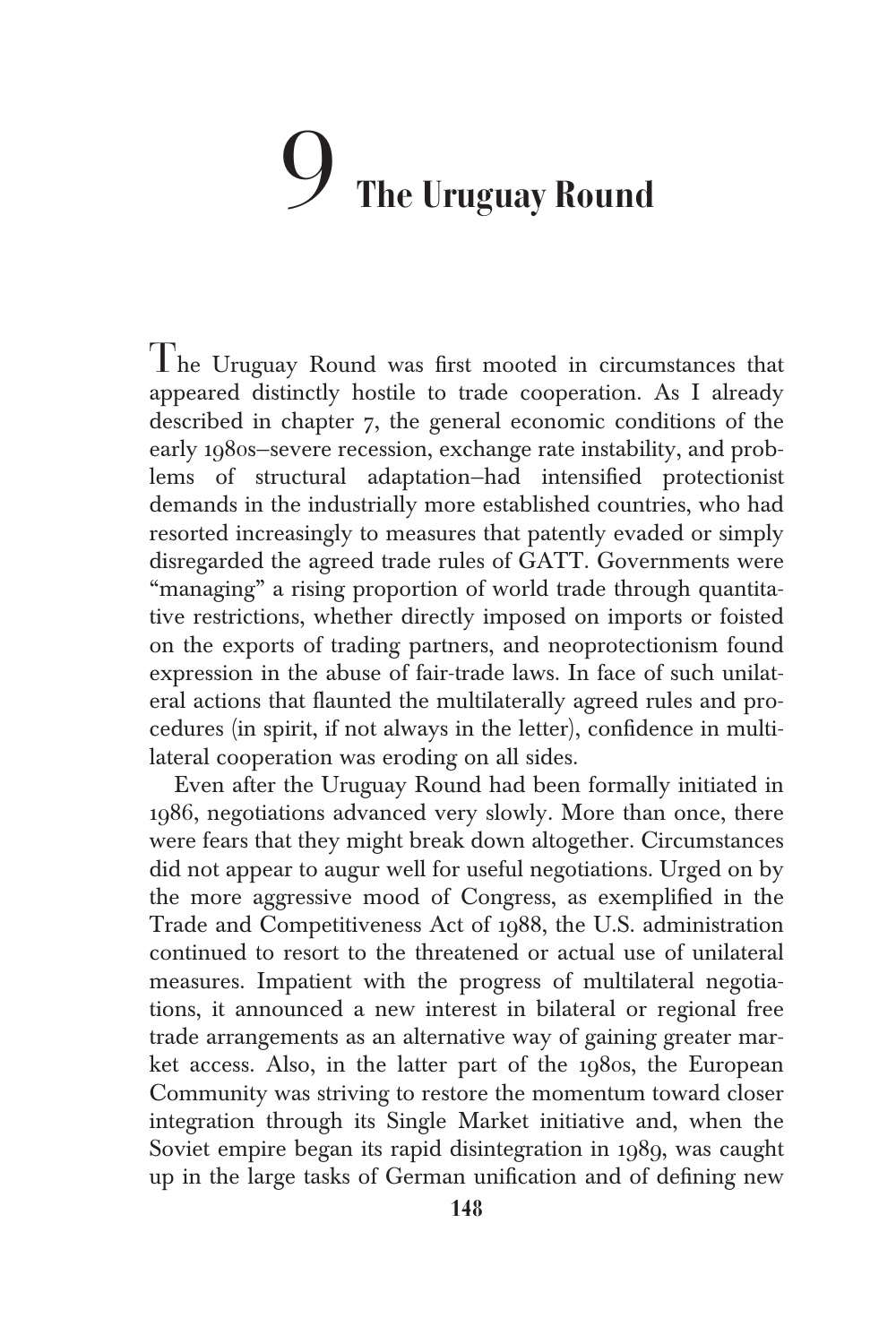political and economic relations with the Eastern European countries.<sup>1</sup>

Nonetheless, despite such tensions and distractions, the Uruguay Round was not only brought to a successful conclusion in 1994 but also promised, if its agreements were honored, to stand out as a major landmark in international trade cooperation. Its most immediate achievement was to revive confidence in the multilateral trade regime; there was again a prospect that countries would conduct much of their trade relations in an orderly and predictable way. But the round was no less notable for its enlargement of the multilateral regime to embrace a considerably wider swathe of commercial activities; it both broadened the sectoral coverage of the regime and extended its reach beyond regulations at national frontiers to internal laws and practices.

#### **EARLY POSIT IONS ON T HE NEW ROUND**

The idea of a new round of trade negotiations was fanned into life in the early and middle years of the 1980s. Though there were many opponents, it had a band of vigorous supporters among leading authorities on trade policy. Arthur Dunkel, then director general of GATT, was tireless in his calls for action to restore trust in the multilateral regime, and at the GATT ministerial conference in 1982, trade ministers of several governments appealed for international action to stem the protectionist tide. But the insistent advocacy of the new Reagan administration, which took office in 1981, was the critical force in making the new round a reality.<sup>2</sup>

While the Reagan administration was ideologically well disposed to an open trade policy, it had more pragmatic motives. For one thing, it was concerned about the effects of protectionist pressures at home and abroad on existing trade relations. Bill Brock, then U.S. trade representative, predicted what would happen if multilateral trade negotiations were not initiated: "our business community will be able to accuse us with some justification that we fiddled while the trading system was breaking down around us" (quoted in Preeg 1995, 53). Another motive of the administration was to gain greater market access abroad for present and new export industries. The administration had to deal with a Congress that had become more protectionist in sentiment,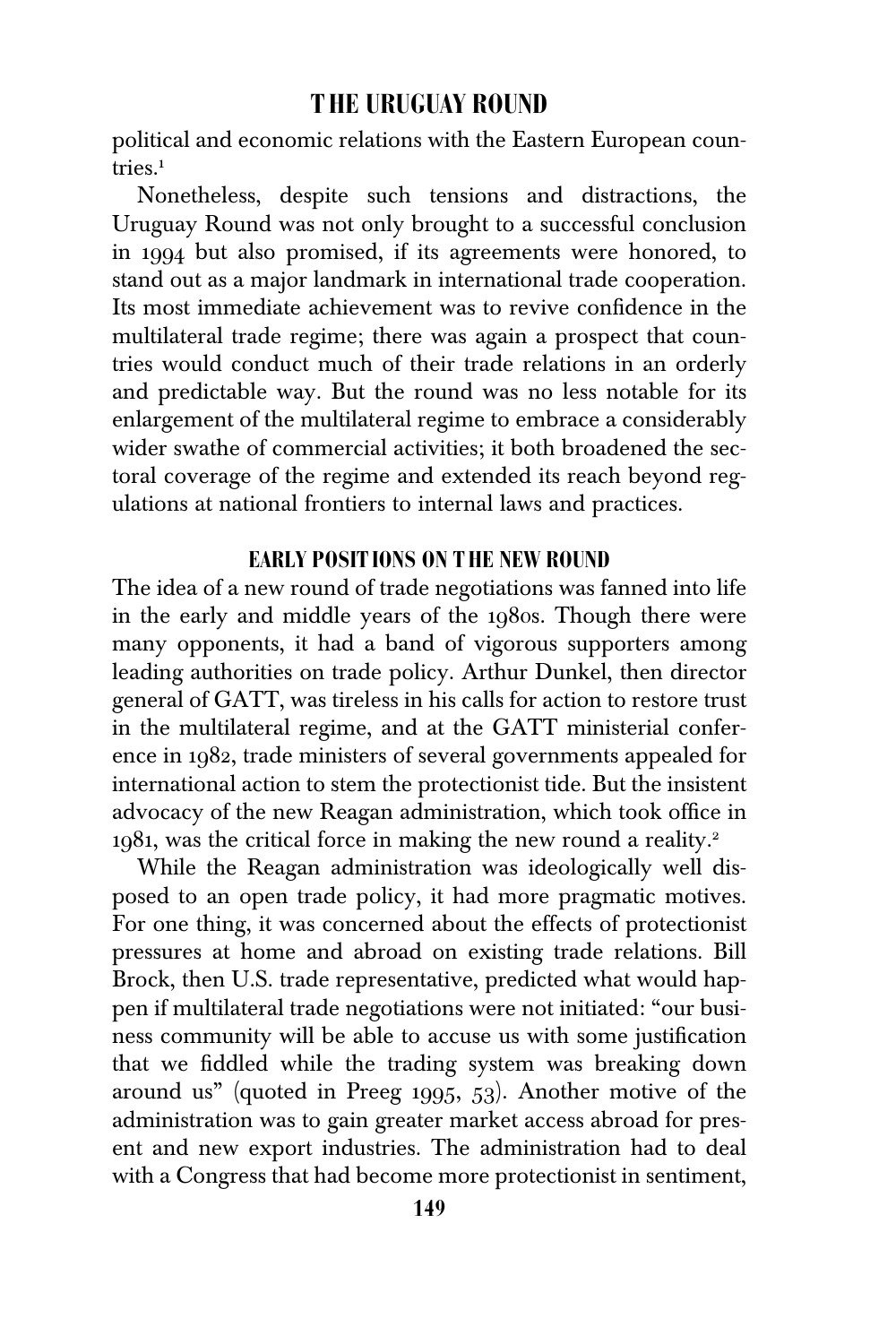and part of the administration's tactic was to deflect such sentiment into the demand for more open markets abroad. This meshed well with the fact that the interest of the American business community in foreign commerce was broadening; it now went far beyond the issue of access to foreign markets for its exports of manufactures. Thanks partly to deregulation both at home and abroad, major service industries, such as financial services and telecommunications, were also actively searching for opportunities in foreign markets, reinforcing the older export interests composed very largely of industrial corporations. The latter not only had continuing interest in the reduction of barriers to market access but also wanted host countries to impose fewer restrictions on their foreign direct investments and were increasingly disgruntled with foreign disregard of their patents and copyrights. Farmers and farming enterprises also added their weight to the other export interests, since the U.S. administration had come to believe that the time was ripe for an assault on the protectionist agricultural policies of the European Community, Japan, and others. From these interests, the U.S. administration put together a coalition that won it the support of the U.S. Congress.

The idea of launching a new round of trade negotiations met with mixed responses from other countries, ranging from qualified support to active opposition. There was one important exception: Japan was a consistent advocate of a new round and, indeed, was the first country to propose it formally. Japan's motives were quite different from those of the United States, however; its special interest was to strengthen GATT disciplines against the unilateral and arbitrary actions to which it had been and continued to be particularly subject. The European Community, which had failed to recover from the 1981–82 recession as vigorously as the United States, was less enthusiastic. It shared the U.S. interest in reducing various obstacles to trade, including trade in services. But like Japan, it pursued a highly protectionist agricultural policy; and it feared a likely American attack on its Common Agricultural Policy.

Most developing countries, led by Brazil and India, were initially antagonistic to the idea of a new round. They argued that issues outstanding from the Tokyo Round should first be settled.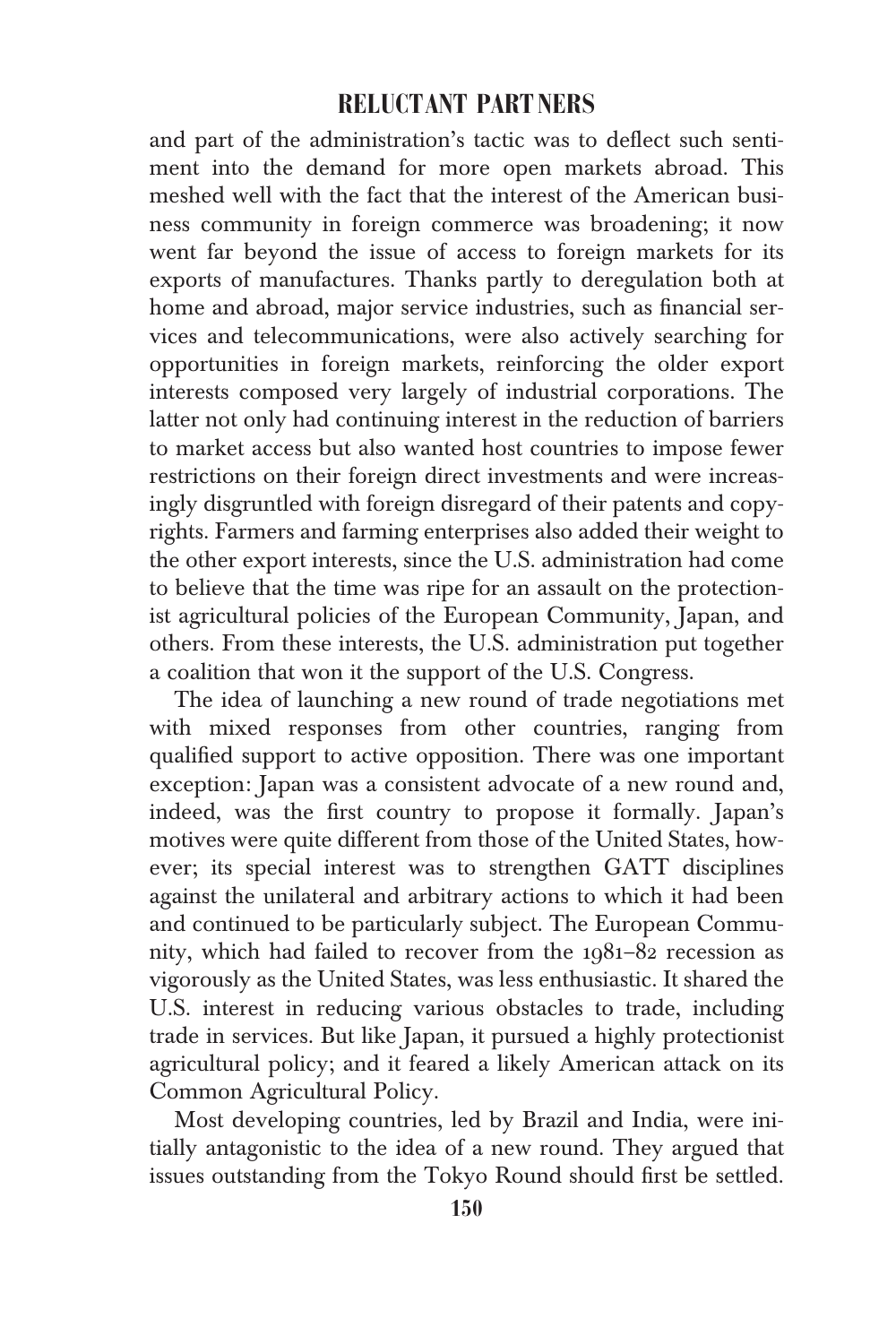The most notable issue was the need to curtail the practices of the industrially more established countries in imposing restrictions on market access for those of their manufactures that were proving to be highly competitive. Developing countries also feared that full reciprocity would be demanded of them in trade concessions and that their ability to protect nascent manufacturing or service industries would be reduced, and they resented proposals that would require them to modify their foreign investment laws and intellectual property laws.

Still, once negotiations on launching a new round had begun and as the implications of the various proposals became clearer, countries' perceptions of their own interest shifted, and the outlines of a negotiating agenda emerged. Of particular importance were the shifts in position among the developing countries. To a number of these countries, strongly interested in improving their access to the markets of the industrially more established countries (and susceptible to diplomatic pressures from their developed trading partners), it appeared sensible that they should go beyond the formal position of simply insisting on adherence to past agreements. They saw the dismantling of the Multi-Fiber Agreement, the revision of the safeguard clause, and, more generally, greater adherence to the nondiscriminatory rules as aims for which they would be willing to make reciprocal concessions on such matters as trade barriers, services, and intellectual property. These countries worked together with a group of less dominant countries from the north to become leading players in setting out a compromise agenda for the Uruguay Round. Common interest also cut across the old divide between developed and developing countries on other issues. Most notably, exporters of temperate-climate agricultural products—for example, Argentina, Brazil, Thailand, and Uruguay—made common cause with such countries as Australia, Canada, and the United States in seeking reform of the agricultural policies of the European Community and Japan.

The Uruguay Round was launched in 1986. After four years of talks, negotiations between the European Community and the United States stalled, the principal sticking point being agriculture. Negotiations resumed after some internal reforms were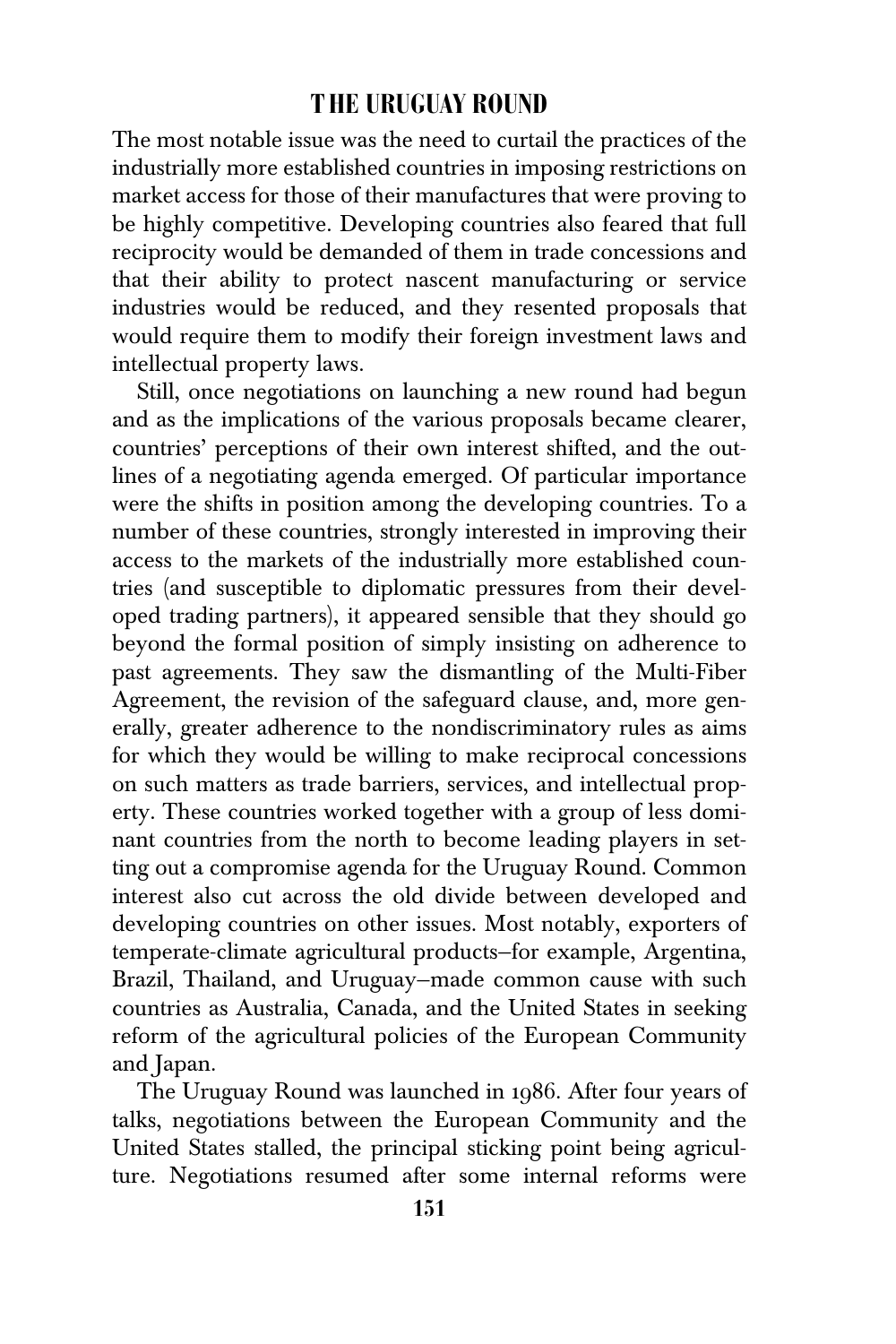made by the European Community to its Common Agricultural Policy. Numerous other issues, however, also remained to be resolved, and a comprehensive deal was not reached until 1993. A final signing ceremony was held in Marrakech in April 1994.

## **REST ORING AND RAISING CONFIDENCE IN T HE RULES**

Virtually all countries saw a restoration of confidence in the multilateral trade regime to be in their own interest. While the weaker countries, both developed and developing, had the most consistent interest in reasserting GATT disciplines—wanting to rein in the unilateral and arbitrary actions of the most powerful—nearly all countries looked for some improvement, one way or another, in the system of rules. All countries, including the most powerful, were caught up in the dynamic of a rules-based system—that unless the rules are progressively refined and extended to improve their operation, they fall away into disuse. The negotiators' aims, then, were to curtail the disregard of already agreed rules and procedures and to narrow the persisting scope for autonomous and arbitrary action. The endeavor took several forms. It was manifest partly in revision of such specific measures as the dispute settlement machinery, the safeguard clause, customs and related rules, and subsidies and dumping. The most general action, however, took an institutional form through the establishment of the new World Trade Organization.

#### **The New WTO**

First proposed by Canada, the creation of the World Trade Organization was, as a broad act, intended to strengthen international respect for and adherence to the rules and procedures of GATT.3 GATT had been drafted in 1947 as part of the Havana Charter that was to have created a new multilateral trade institution; with the demise of the charter, GATT remained as no more than a provisional agreement. The Canadian view was that formation of a permanent institution to oversee the functioning of GATT and of the related agreements being negotiated in the Uruguay Round would raise the status of the multilateral trade regime and enhance respect for its rules and procedures. For the more powerful, the new institution offered at least one significant advan-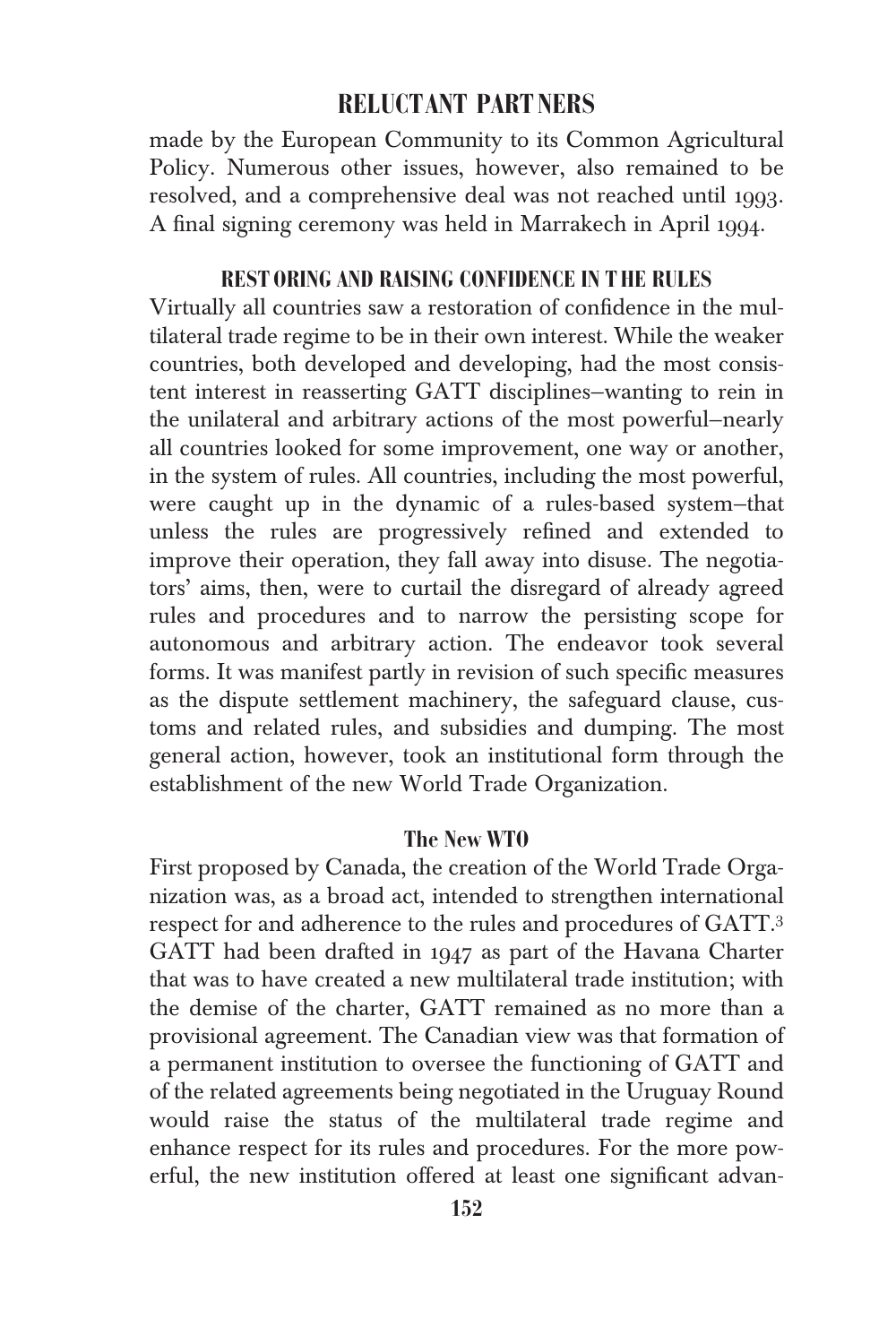tage. By incorporating all trade and trade-related agreements within a single, overarching, legal framework, it would bring such issues as services and intellectual property rights within the compass of GATT disciplines.<sup>4</sup> The U.S. negotiators were unenthusiastic about the idea; they feared that the U.S. Congress would perceive the new institution as an instrument for the enforcement of multilateral rules that would override the autonomy of a sovereign nation. However, support for the idea came from many other countries, including the European Community, and the United States finally agreed. For the weaker countries, especially the developing countries, there was a price to be paid for a more orderly trading system that helped safeguard them against arbitrary behavior on the part of their more powerful trading partners. They, too, were to be held more rigorously to the trade rules; their infringement of certain rules might no longer be quietly overlooked by the more powerful because of their developing status.<sup>5</sup>

#### **Dispute Settlement Machinery: Making It More Effective**

Reform of the existing dispute settlement machinery was likewise closely bound up with the aim of restoring and strengthening adherence to the agreed multilateral rules and procedures. In the arrangement that had been set up under GATT, countries could employ procedural tactics that might indefinitely delay the review of a complaint or frustrate the adoption of a recommendation. This was widely regarded as unsatisfactory, and during the Uruguay Round negotiations, many countries pressed for a reformed and strengthened machinery. The United States, with its traditional emphasis on legal process, had long supported adjudicative procedures for the resolution of disputes (even if it chose to thwart the rulings). Numerous other countries, however, had to overcome their predisposition to regard trade disputes as a matter for diplomatic conciliation between the interested parties. The European Community had been among those preferring this more discretionary approach; it had resisted the use of adjudication within GATT, on the grounds that disputes reflected policy differences and were not matters to be settled legally. But its position shifted radically in the Uruguay Round. One reason for its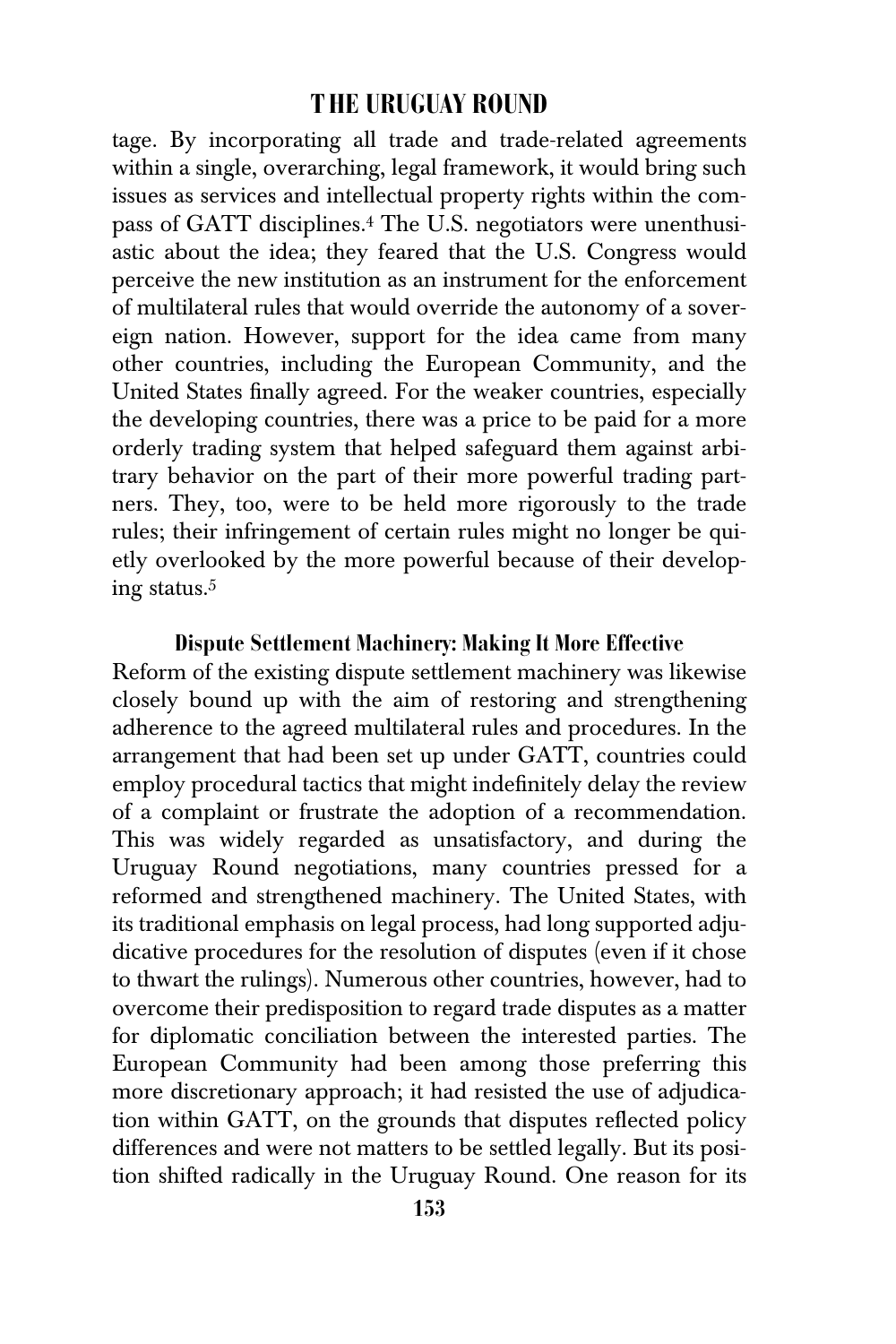change in outlook was the codification of law taking place within the European Community itself as it integrated national commercial practices (see Woolcock 1991, 114). A more immediate reason was the European Community's rising concern about the "aggressive unilateralism" being displayed by the United States. With its increased use of Section 301 in its trade legislation and with the reinforcing of unilateral action in the Trade and Competitiveness Act passed by the U.S. Congress in 1988, the United States was apparently bent on acting unilaterally in passing judgment about whether trade rules had been broken and in deciding whether to take retaliatory action. $6$  Thus, it seems fair to say that the American unilateralism of the 1980s provoked other countries into demanding a more legalistic dispute settlement process under GATT.7

An improved machinery emerged from the negotiations. Countries making a complaint against a trading partner were assured prompt consideration and an early recommendation; the trading partner could no longer easily frustrate the process. The United States was not required—as the European Community had wanted—to rescind its national legislation authorizing unilateral action, but it accepted that disputes would be adjudicated and settled within the new GATT procedures. Of course, the decision to abide by a recommendation still rested with the individual countries. If a country failed to comply, the most that the WTO Dispute Settlement Body could do was to authorize the complainant to retaliate by withdrawal of a trade concession. As with GATT in the past, the WTO still rested on an expectation on the part of each country about the behavior of others; each member country was willing to abide by its obligations as long as it believed that others would do likewise.

#### **Outlawing Voluntary Restraints**

Other steps to strengthen confidence were taken during the Uruguay Round. For numerous countries, one of the worst breaches of the rules-based system was the practice of the powerful—particularly the European Community and the United States—to evade the rules of GATT altogether by resorting to vol-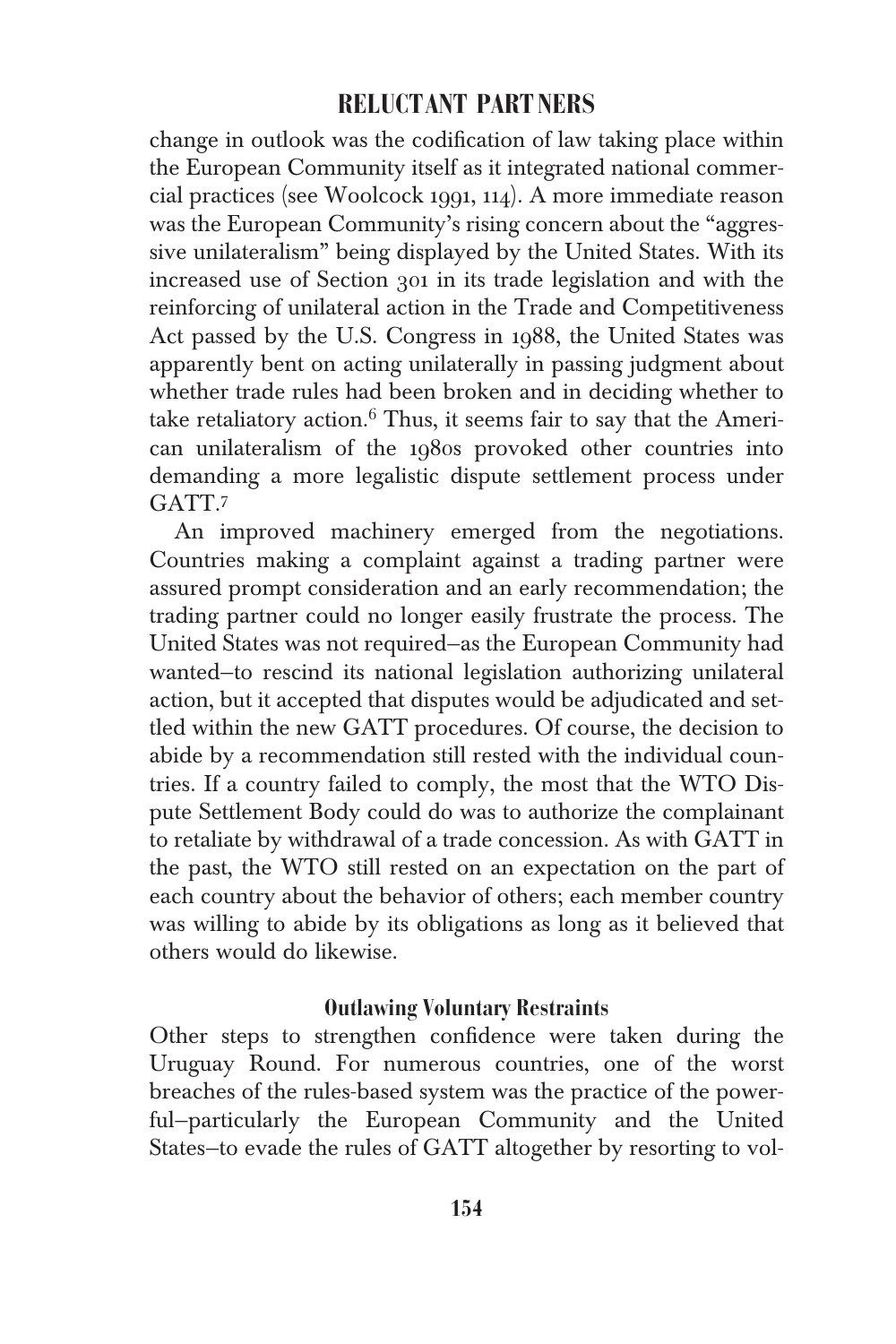untary export restraints and orderly marketing agreements. These measures had first emerged as a means of restricting trade in textiles and clothing and had swelled into the Multi-Fiber Arrangement; as I described in chapter 7, their use had later spread to trade in other products. From this practice of evading GATT rules grew a network of discriminatory agreements—varying over time in both country and product coverage—that generally embraced a substantial segment of world trade. The acceptance of a commitment to dismantle these various agreements was a significant achievement of the Uruguay Round. Broadly, existing voluntary export restraints and orderly marketing agreements were to be phased out over three years, $8$  though, in the case of the Multi-Fiber Arrangement, the process was spread over ten years.9 At the same time, the right of countries to protect themselves from disruptive surges of imports continued to be recognized.<sup>10</sup> The safeguard clause that expressed this right was substantially modified in the hope that countries claiming material injury in the future would no longer take action outside the provisions of the WTO. The new safeguard clause nonetheless continued to affirm that any restrictions imposed in response to a surge of imports had to be applied in a nondiscriminatory way. This was an important formal gain for the newer manufacturing exporters of the Third World and for Japan, which had been the main targets of action by the industrially more established countries in curbing imports of specific products. It was disregard of the nondiscrimination principle that made the newer exporters so vulnerable to external pressures.<sup>11</sup>

Other steps taken to strengthen confidence in the regime were largely clarifications and refinements of existing rules and procedures, intended to remove ambiguities or to resolve large differences in interpretation. Their lack of transparency left substantial room for arbitrariness in their administration. They included such matters as import licensing procedures, sanitary and phytosanitary measures, customs valuation, rules of origin, and technical standards (see Preeg 1995, 200–201; Croome 1995). They also included a substantial revision of the subsidy code for nonagricultural products.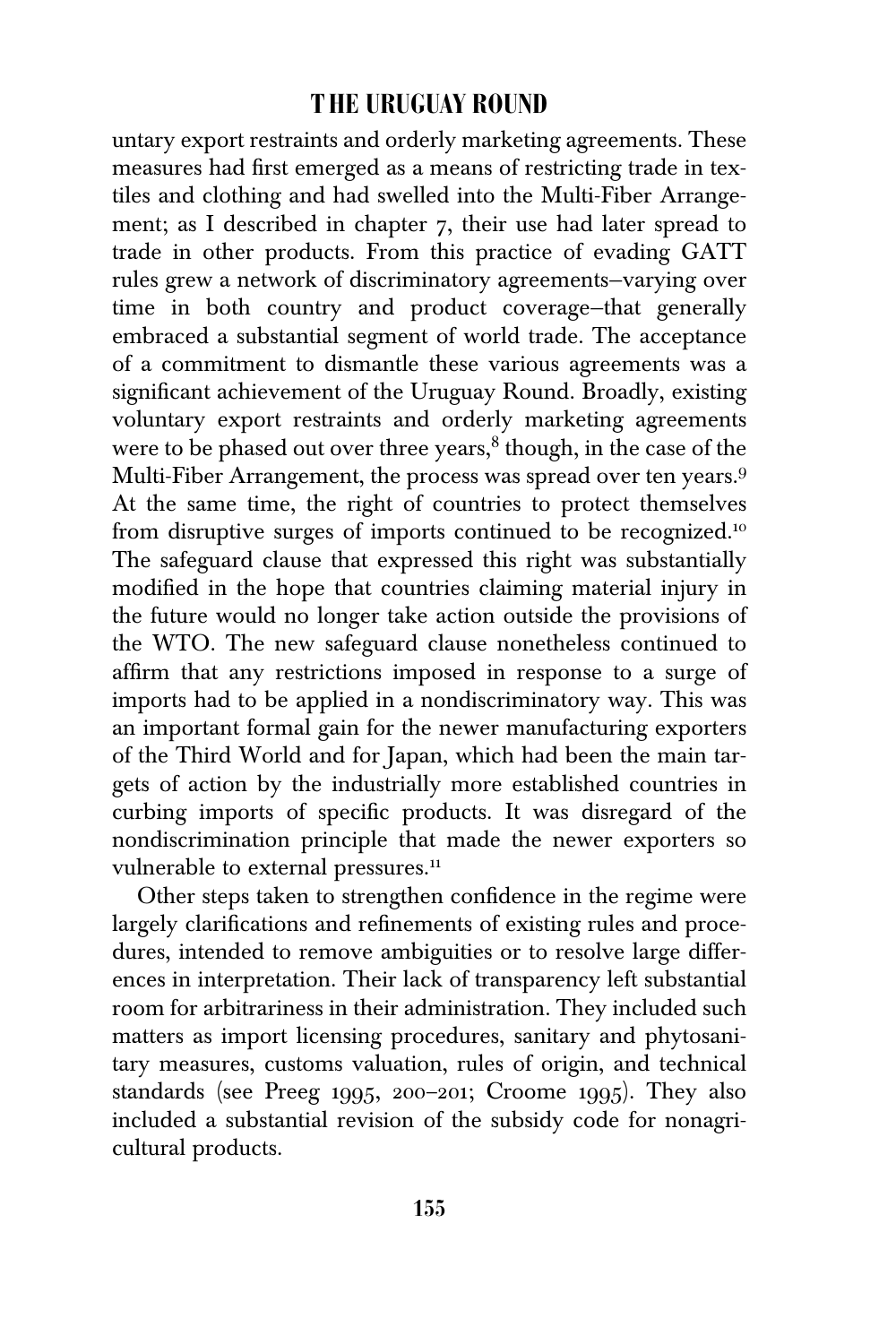#### **Revising Subsidy Rules**

The issue of subsidies and their effect on the competitiveness of manufactures had long been a source of international disputes. In particular, the United States had frequently expressed concern about the overt or hidden use of subsidies by Western European countries. At its insistence, the subject of subsidies had been put on the agenda of the Tokyo Round. The agreement that emerged from that round unequivocally recognized the right of countries to defend themselves against export subsidies that caused material injury to their domestic industries. However, the agreement was much vaguer about subsidies that gave domestic industries a price advantage over competing imports. In view of this asymmetry, American concerns about unfair trade were not assuaged. Indeed, during the 1980s, in a milieu when the American trade deficit-especially with Japan-had escalated, many American commentators thought the United States was losing its competitive edge as governments of other countries pursued industrial policies that involved the support and subsidization of new, technologically advanced industries. This only added to the American desire to return to the issue in the Uruguay Round.

A more complete set of rules on subsidies was successfully negotiated during the round. Subsidies were classified into three categories: subsidies that were prohibited outright, subsidies that were permissible, and subsidies that might not be permissible. Prohibited subsidies included all export subsidies. Clearly permissible subsidies included subsidies to finance industrial research and development, to promote regional development, or to finance the adaptation of plants and equipment to meet environmental standards. Other subsidies might not be permissible if they had adverse trade effects-a condition carefully defined. In such a case, the injured country could impose countervailing duties.<sup>12</sup> Thus, countries could initiate complaints against a much wider range of subsidies than had been the case in the past. Easing the way toward this broadening of the understanding about subsidies—in which European and other countries moved significantly closer to the American position-was a general shift toward more market-oriented, less interventionist policies. The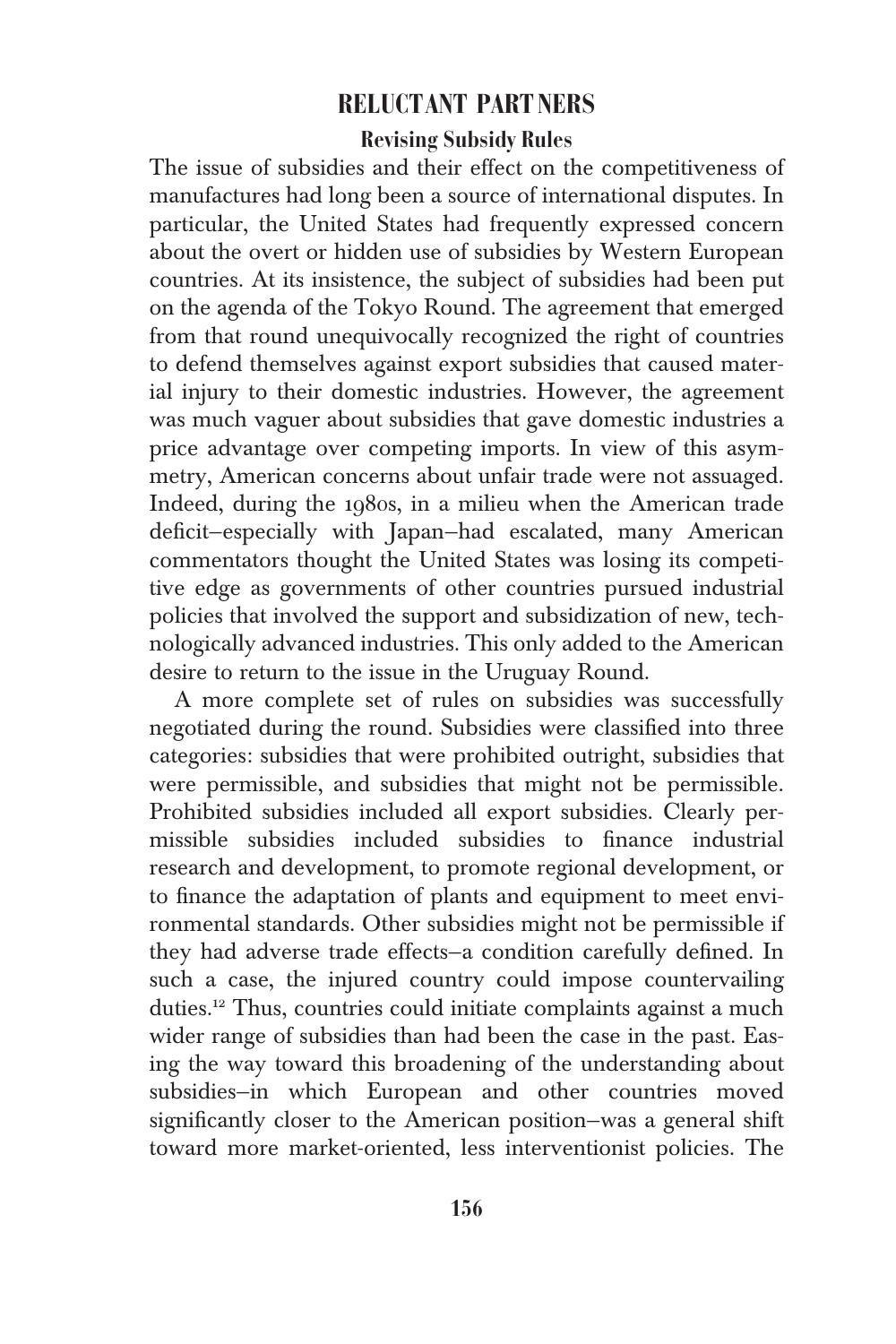paradigm underlying GATT—that of a freely competitive market was being translated more fully into the rules.

In sum, the negotiators participating in the Uruguay Round were quite successful in restricting opportunities for governments to take trade actions that appeared arbitrary and unfair to their trading partners but that could nonetheless be claimed not to be inconsistent with the agreed GATT rules and procedures. At least in terms of their formal international commitments, governments were accepting a narrowing down in the scope for unilateral action. Most important, they were depriving themselves of some nontariff instruments that they had formerly often used to provide ad hoc relief to domestic industries complaining of import competition.

#### **The Antidumping Loophole**

One major loophole largely escaped the reformers' net: the antidumping code. As part of the defense against unfair trade practices, the national legislation of most of the industrially more established countries had long contained provisions authorizing their governments to impose duties on imported products whenever it was judged that the products were being dumped. (In principle, exports were being dumped if they were being sold at less than "normal value" and were causing material injury to a domestic industry.) GATT had laid down some general rules about dumping and the use of antidumping duties. However, the working definitions of what constituted dumping and the evidence required to substantiate allegations of dumping were largely matters decided by the national legislation and administrative practices of each country. This fact assumed new importance in the 1980s, when antidumping legislation in some developed countries, especially Australia and the United States, was increasingly invoked by industries seeking protection from foreign competition. The looseness in the definitions presented domestic industries and their trade lawyers with the opportunity to exploit the legislation for protectionist purposes.

The Uruguay Round was the third occasion in which international trade negotiators had attempted to devise antidumping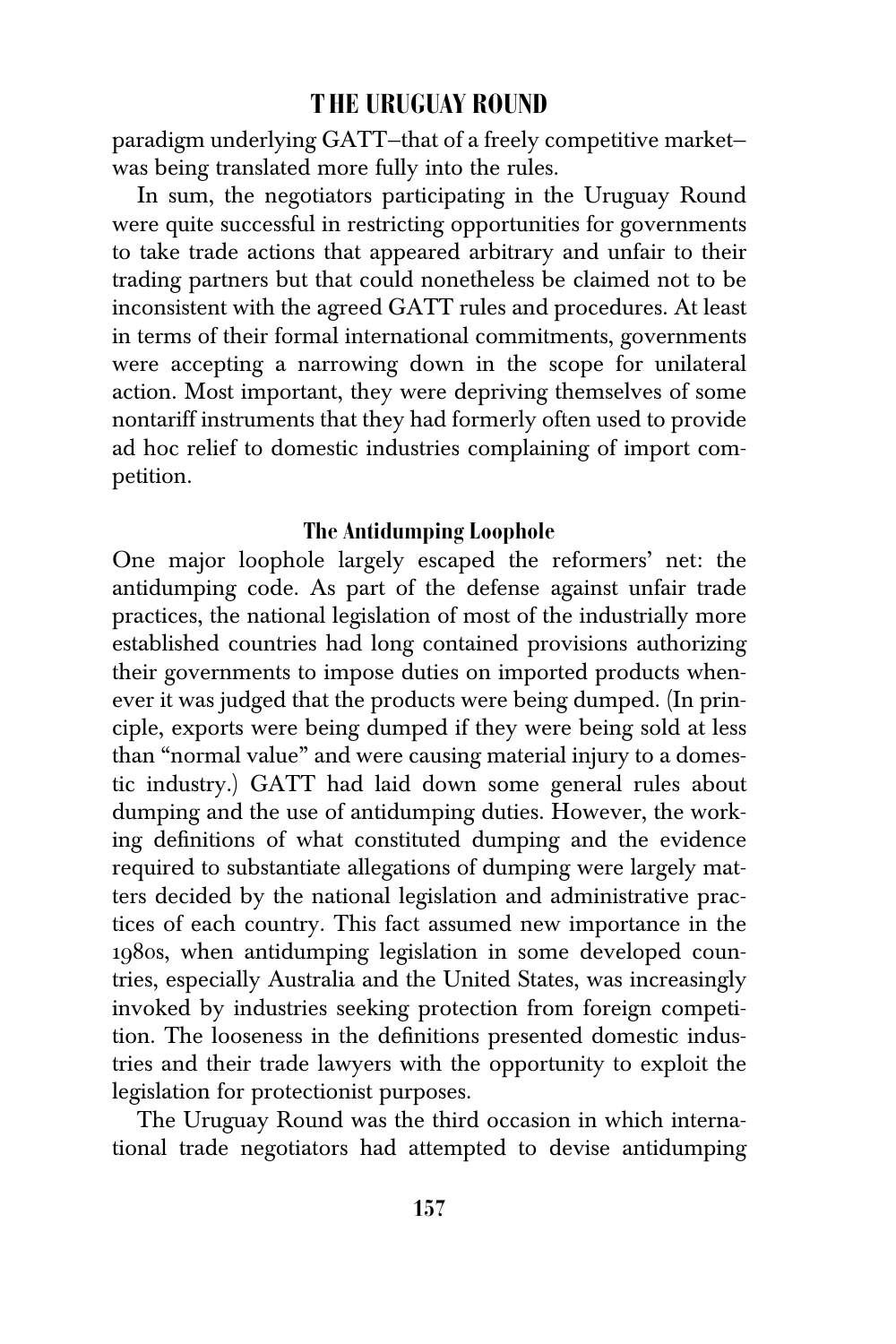rules less open to abuse. In this round, Japan took the lead, supported by South Korea and Singapore. The rules were modified, but while some conditions were made tighter, others were relaxed. Though many countries favored more rigorous rules, the United States was particularly opposed to substantial amendment. Indeed, the retention of substantial national autonomy in deciding the conditions under which antidumping duties could be imposed was politically so important that a large delegation of leading politicians from the U.S. Congress arrived in Geneva during the negotiations to lobby against major changes. To underline how they felt, senior members of the U.S. Senate threatened to vote against ratification of the final agreement if their position on dumping was not accepted (see Preeg 1995, 170).

## **T HE BROADENING OF T HE MULT ILATERAL T RADE REGIME**

In the seven rounds of multilateral trade negotiations that had taken place under GATT before the Uruguay Round, the primary focus of participants had been on improving market access for trade in manufactures, mostly through reductions in tariffs. Reductions in tariffs and in nontariff barriers on manufactures remained a major part of the agenda in the latest negotiations. (For the developing countries generally, the most significant single issue on this score was the agreement to dismantle the Multi-Fiber Arrangement, mentioned earlier in this chapter.) But what marked the Uruguay Round as a new departure was, first, the extension of its sectoral coverage to include services and agriculture and, second, its inclusion of rules relating to intellectual property rights and foreign direct investment. In these areas of commercial relations, the United States sought major new concessions from other countries. With the outstanding exception of agriculture, the European Community shared the same interest.

#### **Easing Market Access for Service Industries**

The aim of improving market access for the service industries had important consequences for the multilateral regime; it took the negotiation of multilaterally agreed rules and procedures beyond the formal barriers imposed at national frontiers, to laws and regulations applying to internal trade. The multilateral regime had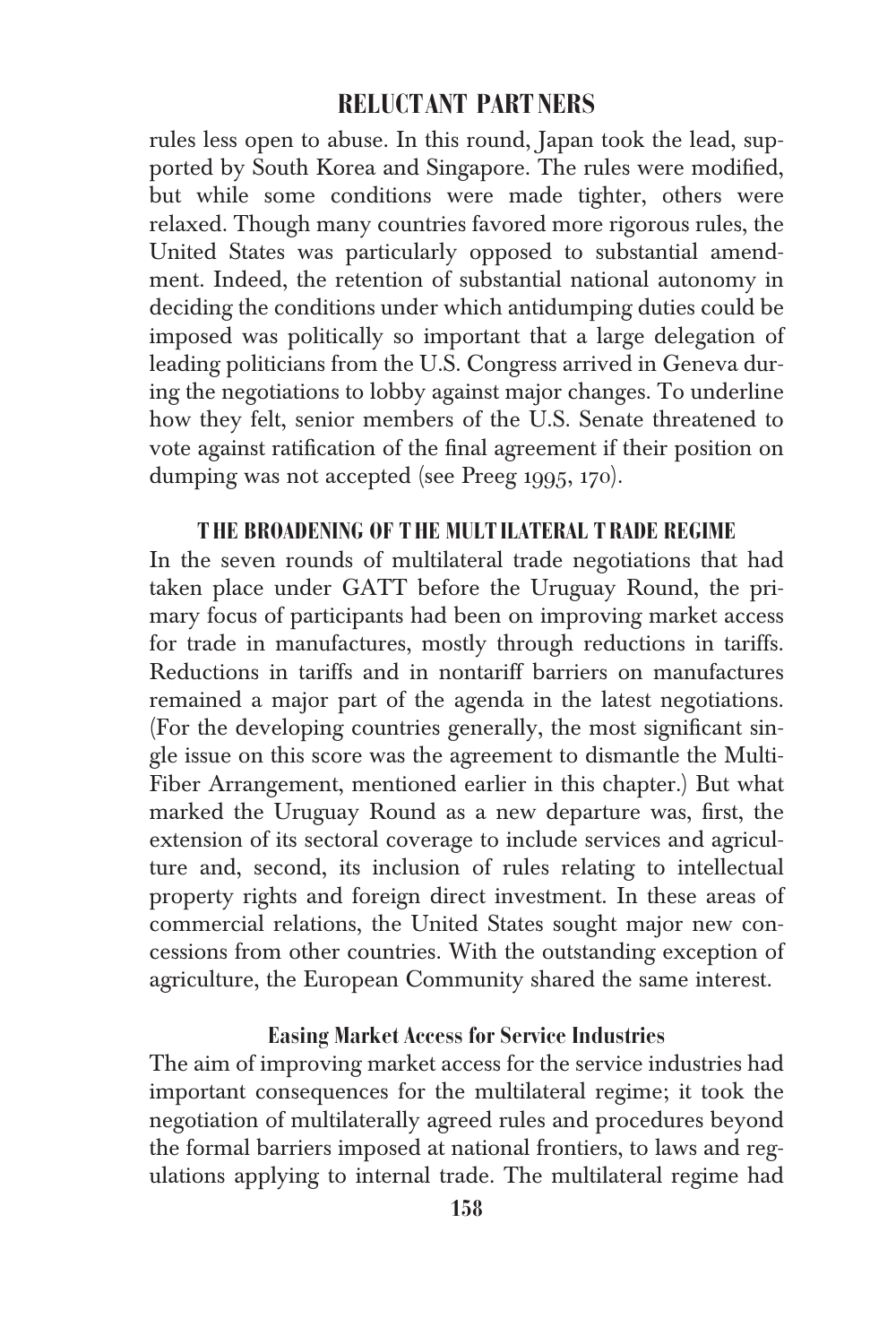certainly extended its reach into internal laws and regulations in the past; the provisions relating to government procurement negotiated during the Tokyo Round were just such an incursion. Because of the different nature of trade in services, however, the step taken in the Uruguay Round was decisively larger.

What kept foreign suppliers of services from competing in the markets of other countries was not customs barriers (since services were mostly traded internally) but the fact that foreign suppliers did not enjoy national treatment in domestic markets. Major service industries everywhere have operated within a framework of national laws, regulations, and institutional arrangements that have been put in place to protect customers or investors, but these have had the consequence, often not deliberate, of virtually or wholly excluding foreign suppliers. The simplest and most extreme examples are in industries, such as communications and aviation, where the response to monopolistic or oligopolistic conditions in the past has been a degree of state ownership or regulation that impedes the entry of new enterprises, whether domestic or foreign. But there are other, subtler forms of exclusion. For example, in the banking or insurance industries, national concerns over control of monetary policy or the need for prudential supervision have bred regulations that virtually excluded foreign-owned enterprises. To complicate matters further, in drawing up an agreement that covered services as a whole, it was evident that there are different modes of providing services: in some service industries, such as tourism, the consumers move to the place of production; other services, such as accounting services executed over the Internet, entail no presence in the importing country; still other services, such as the services of construction contractors, require the movement of natural persons across borders to provide the service; finally, most major service industries necessitate investing in establishments in the importing country to provide the service.

The negotiation of market access for foreign suppliers of services thus posed problems that were evidently very different from those affecting trade in merchandise. These were largely uncharted waters, and a lot of information gathering and analysis had to be done to identify and define the issues to be negotiated.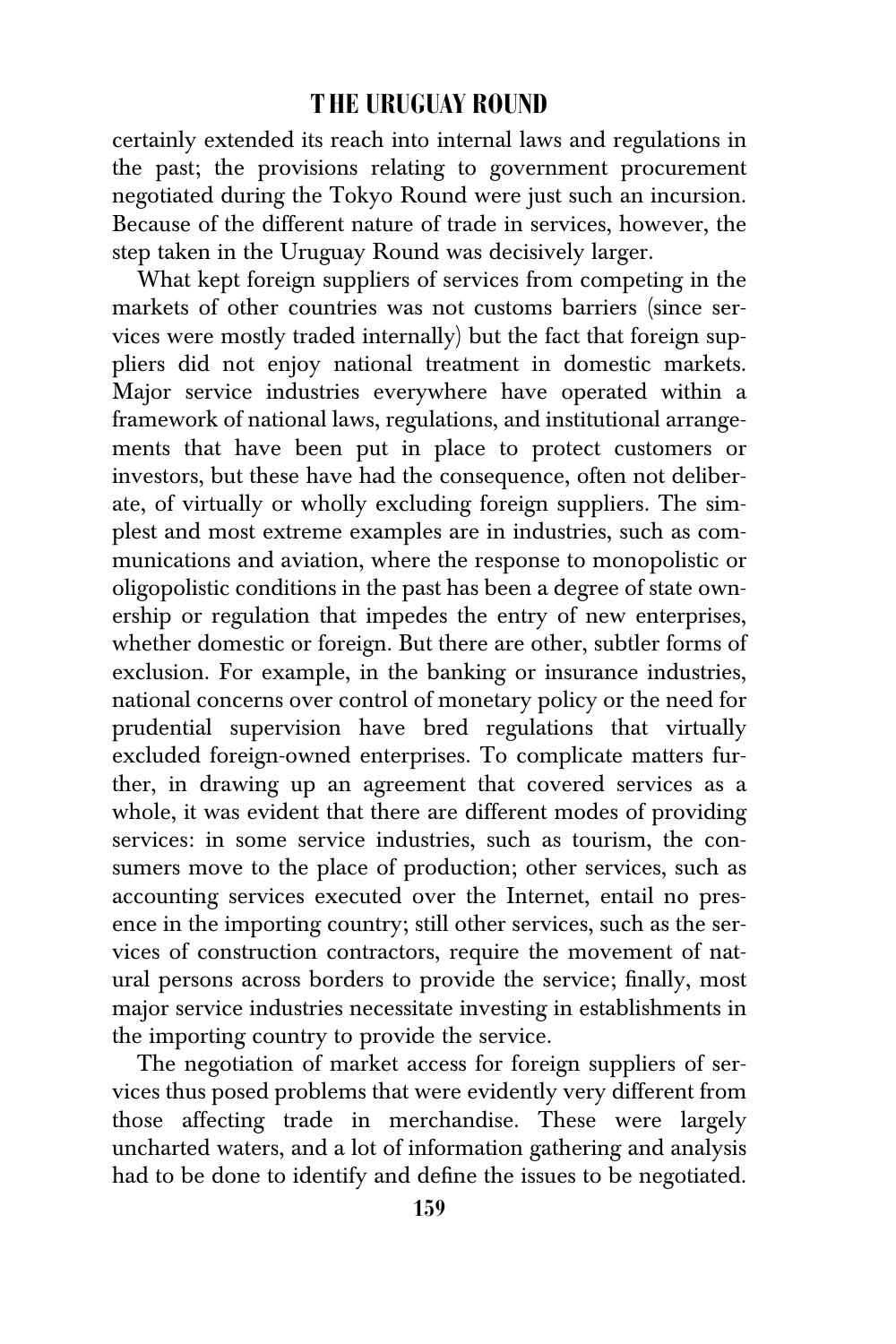The United States initially favored a comprehensive agreement for trade in services that would spell out a set of obligations regarding market access and national treatment and to which relatively few exceptions would be allowed. The European Community and the developing countries, however, were more cautious; they preferred an agreement containing very few general obligations and within whose framework more specific sectorrelated obligations would be negotiated over time. What finally emerged as the General Agreement on Trade in Services was closer to the latter. Besides some general obligations, it contains specific, negotiated obligations that apply only to those sectors that a country has chosen to identify. The conditions applying to several key sectors-including financial services, telecommunications, aviation, and shipping—were covered by annexes to the agreement. In these sectors, the differences among countries in the concessions they were willing to make or to accept could not be resolved during the Uruguay Round and were left to later negotiations. A principal source of difficulty arose from the reluctance of the United States to accept that the nondiscrimination rule should apply to trade in services.<sup>13</sup> As I will show in chapter 11, this difficulty was later overcome. In brief, the immediate effect of the General Agreement on Trade in Services was limited, but it established a framework for the extension of market access in the future.

#### **Small Steps in Reducing Agricultural Protection**

Agriculture was the other major sector to which the United States sought to have GATT disciplines applied. In calling for some liberalization of trade, it was supported by the Cairns Group, a mix of developed and developing countries exporting temperate-climate agricultural products.<sup>14</sup> By so doing, they were challenging the Common Agricultural Policy of the European Community, as well as the policy of Japanese governments, which accorded high levels of protection to their rice farmers. They met with a deep reluctance. Though not unexpected, the opposition to change was, to say the least, perplexing to most outsiders. Large-scale migration from the rural to the urban areas has taken place in the Western European countries and in Japan over the last fifty years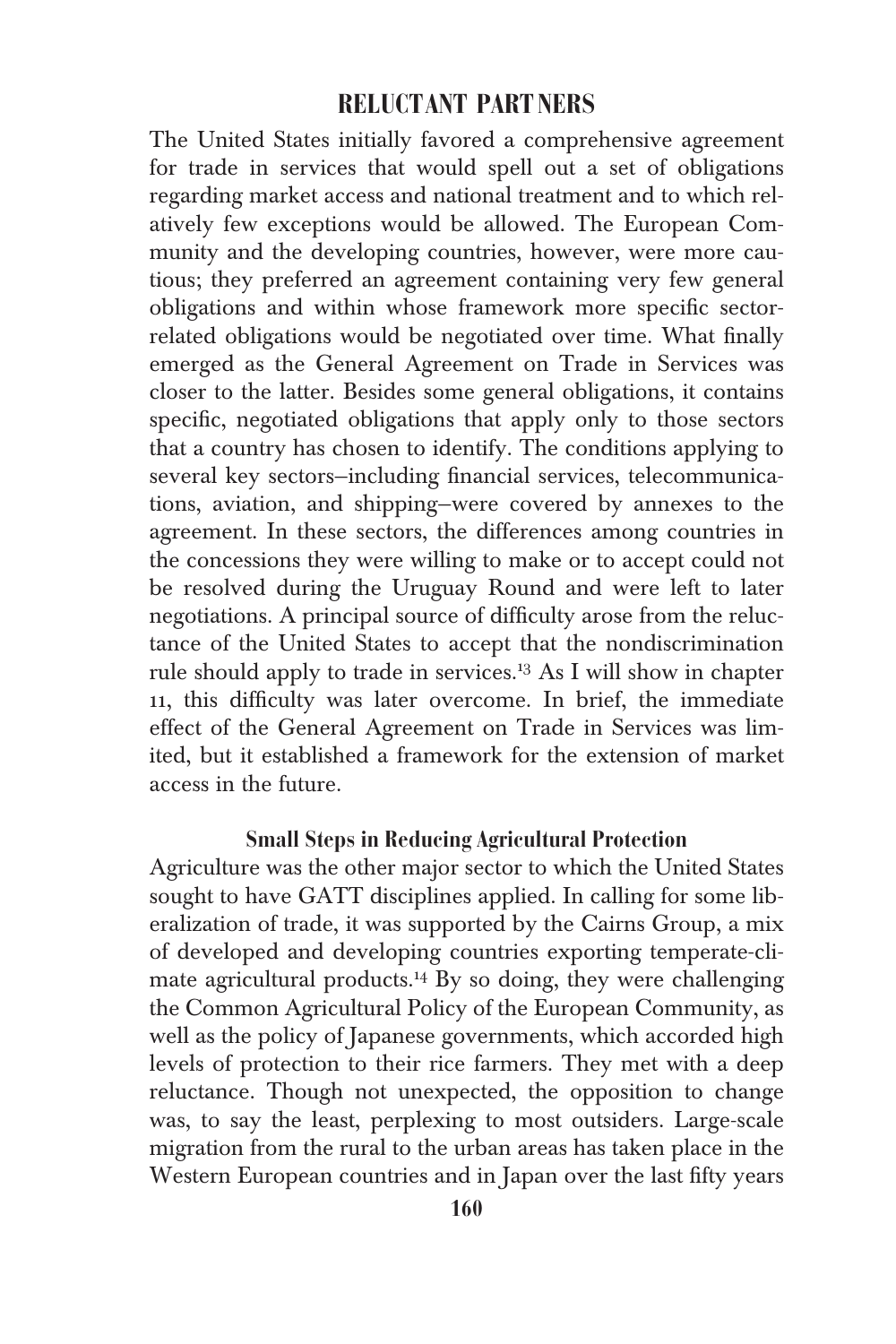and might have been expected to lessen the strong commitment to agricultural protection. By 1990, employment in agriculture had fallen to 4.2 percent in Germany, to 5.6 percent in France, and to 7.2 percent in Japan—though, in all cases, still remaining higher than in the United States (where it amounted to 2.9 percent of total employment). However, the protection of domestic food production, like the production of clothing, has run tenaciously through the history of most countries (except for the major exporters of these products). It is a policy whose rationale has usually been linked to national security but that seems to have deeper, more obscure roots in domestic political and social life.

The results of the negotiations on agriculture were, at best, limited. One accomplishment was the tariffication of all border measures, a step that could facilitate any future negotiations to reduce levels of protection (although for that reason, countries erred on the side of setting high tariffs). Some agreement was also reached on restricting the subsidization of exports, which was the most pressing American demand. Moreover, a measure of discipline was introduced into the use of domestic agricultural subsidies. Countries committed themselves to reduce over time their measures for domestic agricultural support.<sup>15</sup> But since trade liberalization in agriculture was a one-sided concession by the European Community and Japan (not clearly balanced by reciprocal concessions from the United States or other countries) and since protection was so closely woven into their internal political affairs, it should not be surprising that the extent of the liberalization was modest.

#### **The Inclusion of Intellectual Property Rights**

Along with trade in services and agriculture, the Uruguay Round was notable for bringing two other aspects of international commercial relations into the multilateral trade regime: the issues of intellectual property rights and of foreign direct investment. While both had, over many decades, been subjects of international discussion and even some international action, they were mainly matters that had been addressed, if at all, in bilateral treaties.

The issue of intellectual property rights was a particular concern of American and European multinational corporations. It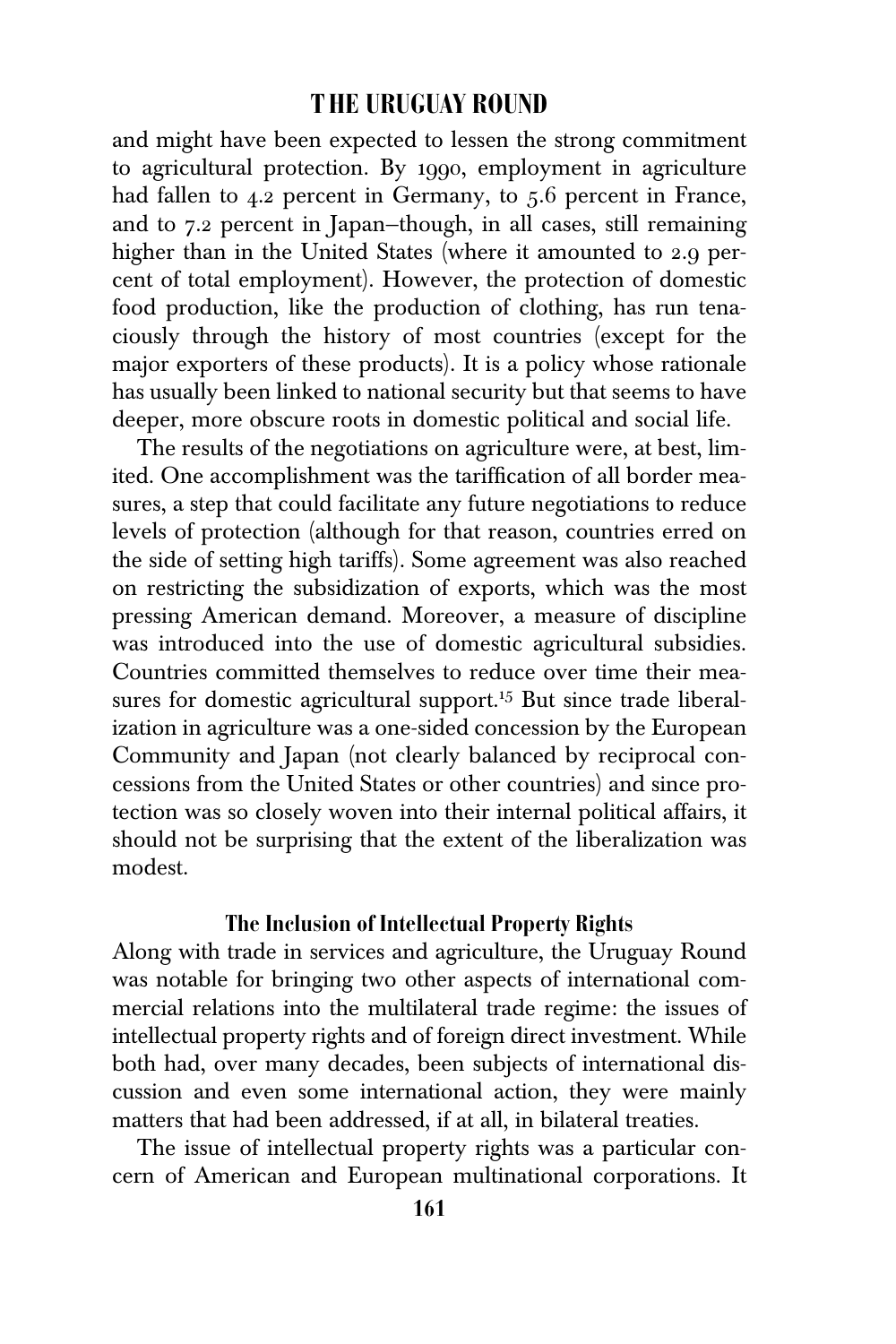was nothing new for corporations to see their patents being violated or their copyrighted materials being pirated in countries outside of Western Europe or North America. But as the new wave of information-based technology swept through the world and as other areas of research and development, such as medicine and pharmaceuticals, continued to make extraordinary advances, the flow of intellectual property across borders was increasing dramatically. In this more interrelated world, the assignment of intellectual property rights on a territorial basis appeared increasingly unsatisfactory to the holders. The case of American rights holders was taken up forcefully by the U.S. Congress in its Trade and Competitiveness Act of 1988, which authorized the U.S. administration to retaliate against countries failing to respect American intellectual property rights.

At the international level, governments had long worked through the World Intellectual Property Organization (WIPO) whose origins dated back a century—to establish rules for different elements of intellectual property. But there was little uniformity in the rules; not all countries subscribed to them; and, most important from the point of view of rights holders, there was no sanction against countries that failed to abide by them.

Developing countries, led by Brazil and India, wanted the issue to remain a matter for WIPO. They were concerned that any new multilateral agreement on intellectual property rights should not impede the transfer to their countries of the technology that was so necessary for their development, and they feared that the licensing, royalty, and other fees that they would have to pay to corporations and individuals in developed countries could constitute a substantial financial burden. Moreover, the linking of intellectual property rights with GATT opened up the possibility of some form of sanctions being applied against countries that chose not to respect foreign-held rights. Nevertheless, the Agreement on the Trade Related Aspects of Intellectual Property Rights (TRIPS) was concluded. In effect, the developing countries agreed to TRIPS in exchange for the phasing out of the Multi-Fiber Agreement.

TRIPS defined the intellectual property rights that could be legally protected and the time limits of protection. It required all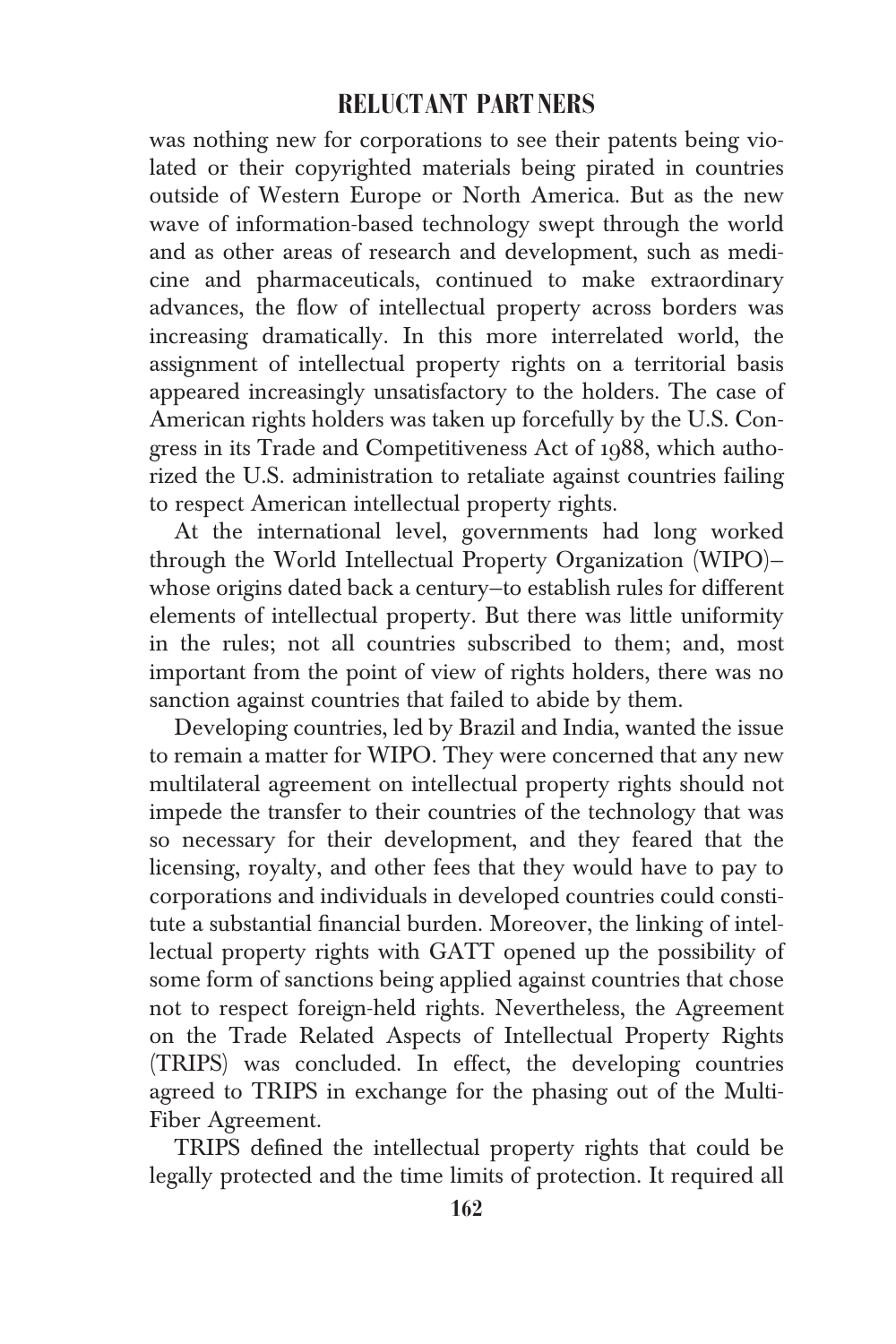member countries to put domestic legislation in place that would uphold the rights defined in the agreement and would enable rights holders to take legal action against any infringement of their rights. This was a pathbreaking step for GATT. In the 1883 Paris Convention, the signatories had agreed to accord foreignowned intellectual property the same treatment as domestic intellectual property. The new agreement went beyond national treatment to establish common, minimum, international standards to which domestic policies had to conform.

## **Foreign Direct Investment: Differing Views**

The proposal to extend the scope of the multilateral trade regime to include foreign direct investment was another initiative of the industrially more established countries-originating in the first instance with the United States—that met with opposition from the developing countries. There had been a continuing international debate on the status of foreign enterprises in their host countries virtually since the end of the Second World War, and repeated efforts had been made to reach agreement on codes setting out the conduct that both the enterprises and the host governments should follow. The general thrust of the codes proposed by the industrially more established countries had been that foreign investment should not be treated differently from domestically owned enterprises but should enjoy national treatment. However, in considering the treatment of foreign enterprises, the developing countries started out from an entirely different premise. For both nationalist and developmental reasons, their primary objective has been to promote the development of their own productive resources—their own entrepreneurial skills, their own workforce, their own capital and natural resources. This certainly has not excluded the use of foreign capital to advance the modernization of their economies. But it has meant that the ability of these countries to give preference to indigenous productive resources has lain close to the heart of their economic policies.

In the face of these different points of view, negotiations during the Uruguay Round narrowed down to measures affecting foreign direct investment that might be trade distorting and therefore incompatible with GATT. Thus, the Agreement on Trade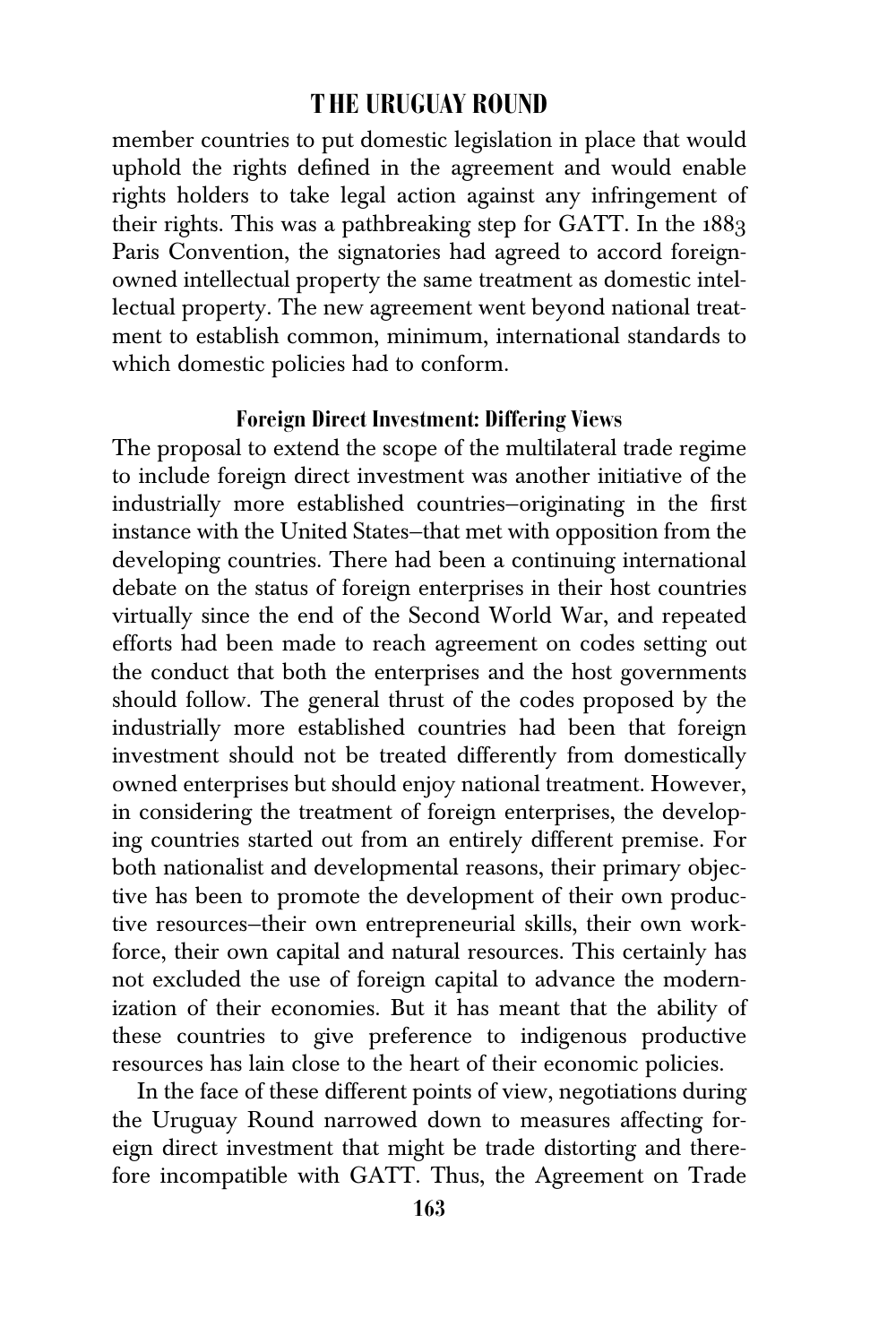Related Investment Measures (TRIMS) dealt with certain practices that only foreign enterprises were required to meet, such as nationally imposed conditions with regard to export performance or the local content of production.

#### **Further Tariff Reductions**

Though notable for its broadening of the multilateral regime, the Uruguay Round did not neglect the more familiar task of previous trade negotiations, namely, the reduction of tariffs. It differed from its immediate predecessors, the Tokyo and Kennedy Rounds, in how it approached the task. In the two preceding rounds, substantial headway had been made by an agreement to make across-the-board tariff cuts. This agreement eliminated the detailed bargaining in which mutual concessions had to be matched on an item-by-item basis to satisfy the requirement of reciprocity, and it was particularly welcomed by the smaller countries with less bargaining power. However, in the Uruguay Round, the United States was insistent on employing the older, item-by-item approach, partly to allow more flexibility in protecting sensitive industries, such as textiles. In these circumstances, the ambitious target set for the round—a 30 percent cut in the tariffs of the industrial countries-could have proved difficult to realize. What helped to make substantial progress possible was the introduction of the idea of zero-for-zero tariffs to cover trade in particular, agreed sectors. In eight major sectors, including pharmaceuticals and agricultural machinery, import duties were eliminated, and zero tariffs were introduced. The proportion of nonagricultural imports into the industrially more established countries subject to zero duty rose from 20 to 44 percent. Overall, these countries cut their tariffs by 40 percent on a trade-weighted basis, and the developing countries reduced theirs by about 20 percent. The developing countries also undertook substantial tariffication of nontariff barriers and bound a much larger proportion of their tariffs (see Preeg 1995, 191).

#### **A GENERAL APPRAISAL**

The Uruguay Round differed from its predecessors both in the much wider range of issues that were negotiated and in the par-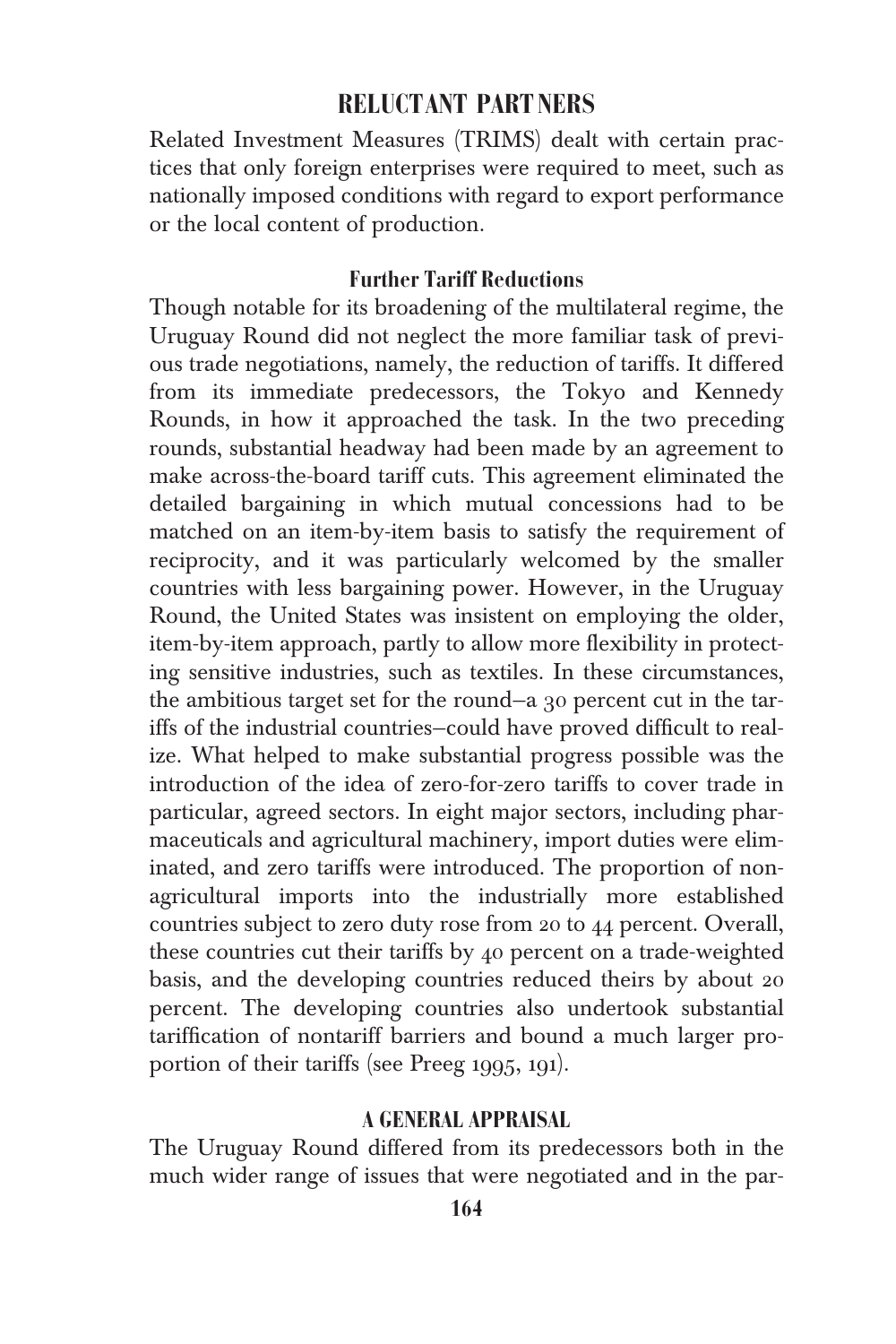ticipation of the developing countries as a significant negotiating group. All the major countries or groups of countries gained from others some concessions that they wanted. The developing countries won agreement that the Multi-Fiber Agreement would be gradually dismantled and, more generally, that the industrially more established countries would submit to more rigorous discipline their use of quantitative restrictions for protectionist purposes. The industrially more established countries gained the prospect of improved access for their service industries, greater protection for their intellectual property rights, and lowered barriers on merchandise trade. They went furthest in trade with each other, reducing tariffs for some industries to zero and substantially opening up most, if not all, their markets for service industries. They also clarified rules on subsidies that had been a source of disputes. However, the United States and the countries that comprised the Cairns Group did not obtain the concession on agriculture that they had hoped for, and many developing countries felt that they had been pressured into making more concessions than were justified by the benefits they had won.

A characteristic of the round was that it moved away from negotiations based largely on a narrow balancing of mutual concessions. The changes that were proposed or asked for were too diverse—and often too general in their effects—to allow any such careful balancing. At the end of the negotiations, countries were faced with a package of measures arising from some concessions received from others and some granted to others, which they had to accept or reject as a whole. Certainly, within their own confines, the bargaining in several areas conformed to the familiar pattern; on tariffs, for instance, reciprocity based on the idea of equivalence was the basis for negotiations among participants of comparable economic power. But the concessions made and received in the different areas were linked, and their combined net benefit determined the acceptability of the overall package. Market-opening measures were weighed together with the rulesenhancing measures that made for a more orderly and predictable trade regime. For many medium-size or poorer countries lacking the political or economic power of the leading trading nations, the prospect that all nations would adhere more closely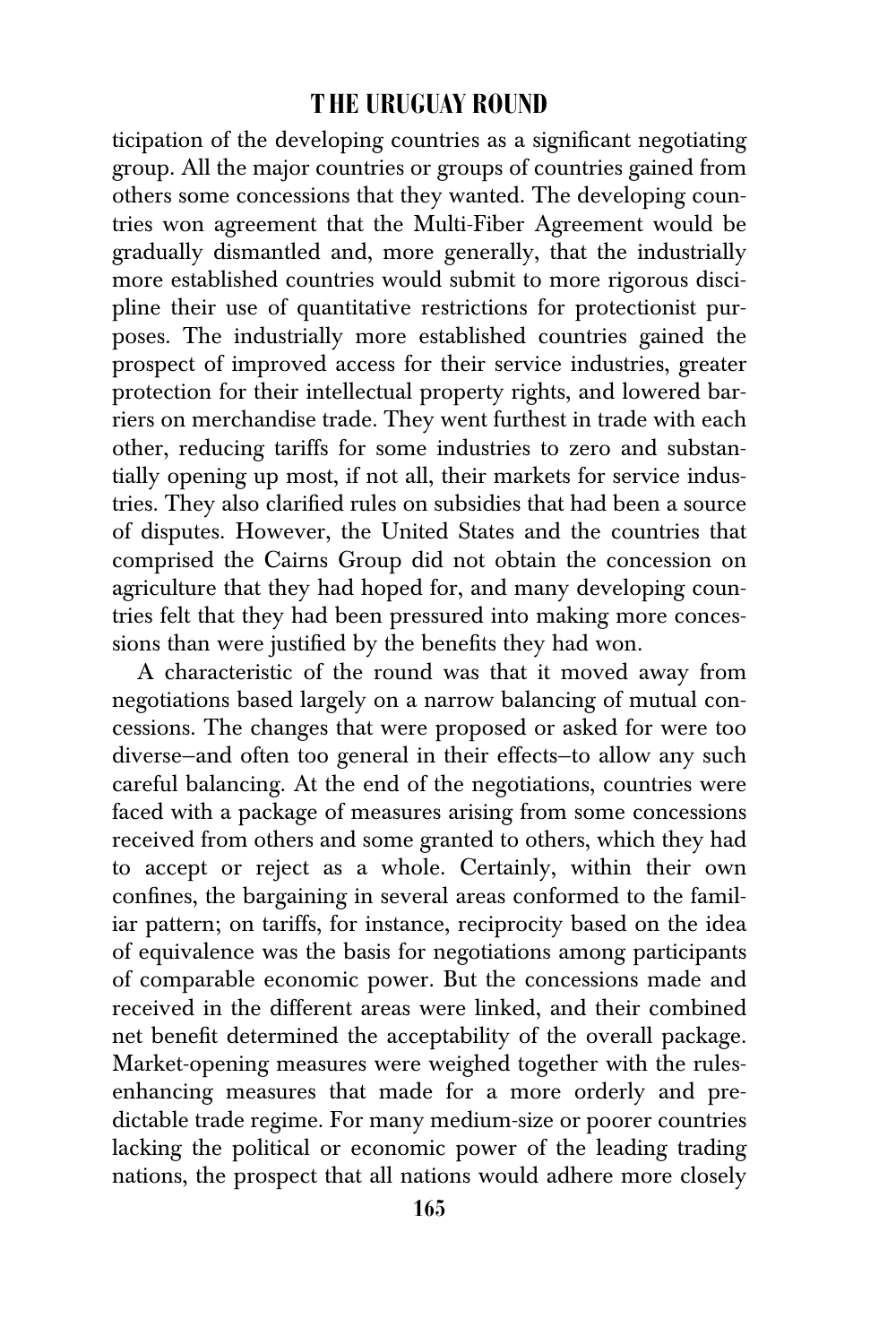to the multilateral trade rules and would refrain from the arbitrary use of their power was a valuable benefit.

The Uruguay Round initiated a new phase in the trend toward more open markets that had spread through much of the world. The lowering of barriers to foreign competition was extended from merchandise trade in industrial products to major service industries and, much more tentatively, to agricultural products from temperate climates, and a new discipline on intellectual property rights and some relaxations of restrictions on foreign direct investment were included in the package. Among the industrially more established countries, the round was another step in the cumulative reduction—proceeding since the end of the Second World War—of barriers to the free movement of goods and services and of capital. For many developing countries, it marked a relatively new development in the linking of their markets to the world economy.<sup>16</sup> However, whereas the round obviously facilitated the development of a global market economy, centered on the United States and Western Europe, it was far from ushering in a world where goods, services, and capital could flow freely across national frontiers. Even after the changes introduced by the Uruguay Round were fully implemented, governments generally still had ample means at their disposal to restrain foreign competition in many segments of their domestic markets, and national sentiment was everywhere strong enough to insist, from time to time, on the use of these means to accord protection from foreign competition for particular industries, whether to appease sectional interests or for broader reasons of national wellbeing. Developing countries retained more extensive means, since they were mostly persuaded that some protection of domestic enterprises from foreign competition was a necessary condition of national development.

For the developing countries, the Uruguay Round was a new departure in multilateral trade negotiations. The developing countries no longer insisted on nonreciprocity as part of the special and differential treatment that they had long sought; they came to accept that the principle of reciprocity in the reduction of trade barriers was a condition of market access. Moreover, their obligation to abide by the multilateral rules substantially in-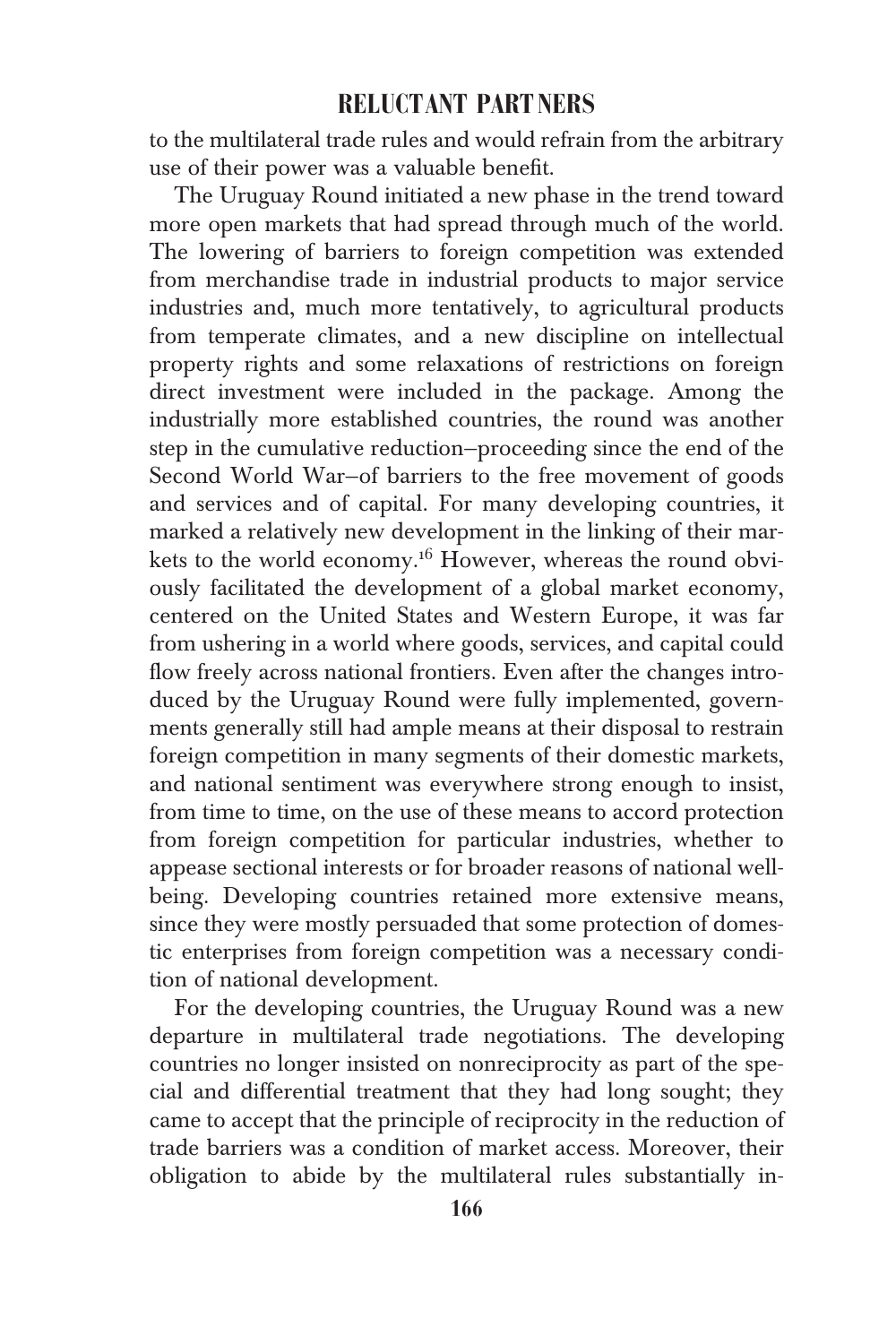creased, since the codes that had been negotiated among the industrially more established countries in the Tokyo Round became generally applicable under the WTO agreement. The developing countries did, however, retain the "differential and more favorable " treatment that they had enjoyed in the application of a number of other GATT clauses, and with some success, they sought comparable flexibility in the application of new WTO clauses.<sup>17</sup>

The strengthening and extension of the rules of trade conduct was a notable outcome of the round. Formally, the round narrowed down the room for maneuver that countries, particularly the powerful countries, had for evading or sidestepping the agreed multilateral rules. Just this restriction on unilateral action had caused the U.S. negotiators to insist on leaving governments with a large measure of discretion in how they interpreted the antidumping rule; this remained the major route through which relief could be afforded to individual industries for politically expedient reasons. It was also the major reason why some members of the European Union emphasized at the end of the round the need for the Union to revise and strengthen its own antidumping laws. (As a later response to these positions, a number of developing countries introduced antidumping legislation into their own trade laws.)

If the scope for independent, unilateral action was formally narrowed by the Uruguay Round, this did not necessarily mean that the trade conduct of individual countries, particularly that of the most powerful countries, was increasingly going to conform to the multilaterally agreed set of rules. At the core of the multilateral regime has always been the idea of nondiscrimination—that in trading relations with others, each country treats all of its trading partners in identically the same way. This idea has differentiated multilateral agreements from regional or bilateral agreements and has insulated commercial relations from the kinds of arbitrary political intervention that raise the business risks for foreign trade and investment. The economically most powerful countries have by no means always been convinced that adherence to nondiscrimination best advances their own commercial interests, and throughout the modern history of trade coopera-